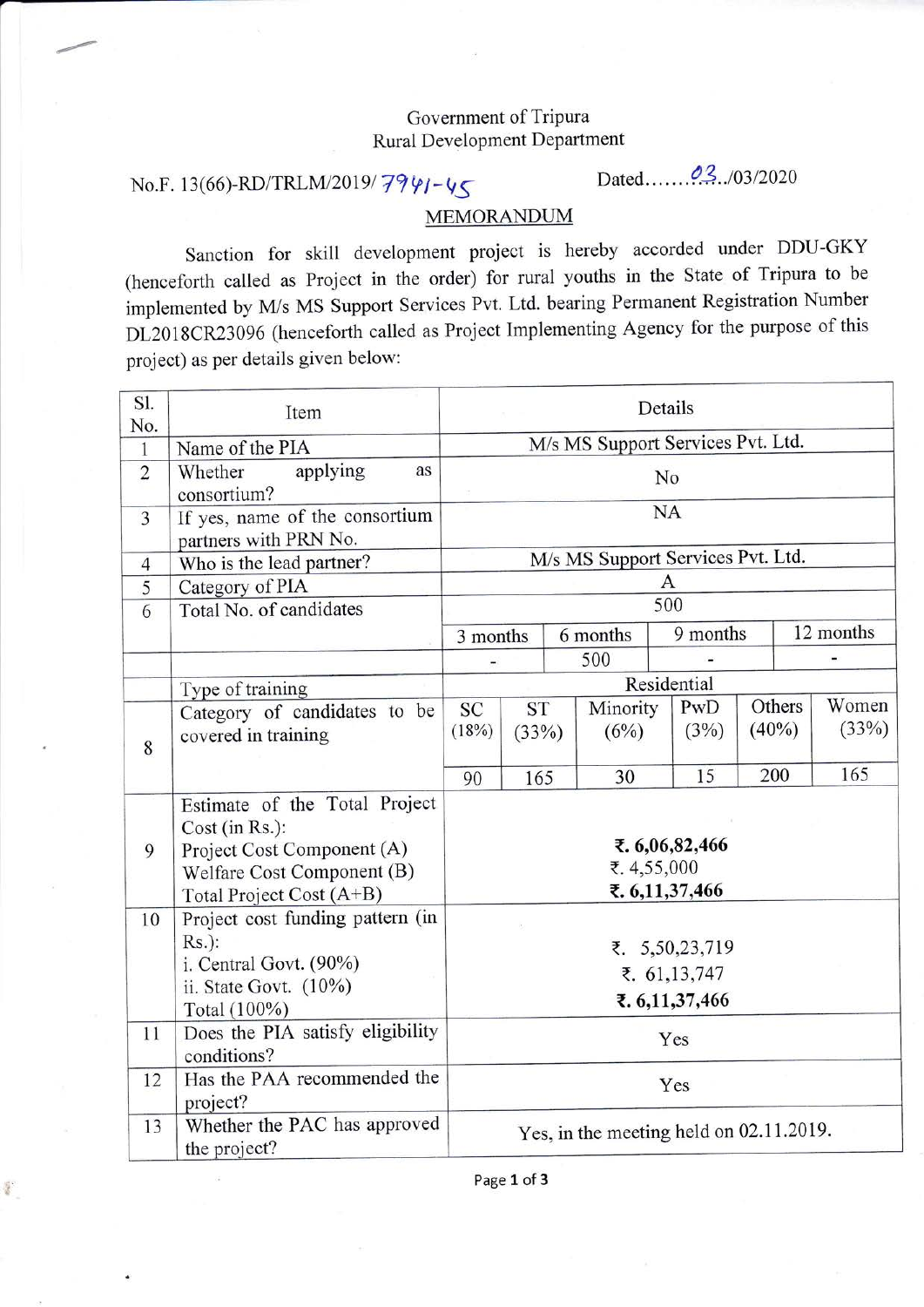| 14 | Districts to be covered                                     |         | West Tripura-60, North Tripura-60, South Tripura-60,<br>Dhalai-80, Khowai-60, Sepahijala-60, Unakoti-60,<br>Gomati-60                 |  |  |  |  |
|----|-------------------------------------------------------------|---------|---------------------------------------------------------------------------------------------------------------------------------------|--|--|--|--|
| 15 | Training Center Location                                    |         | (West Tripura -1)-60 candidates, (Delhi NCT-1)-440<br>candidates                                                                      |  |  |  |  |
| 16 | Sector:-                                                    |         |                                                                                                                                       |  |  |  |  |
|    | Tourism $&$<br>Trade & Addl.<br>Hospitality<br>Trades to be |         | Facility Supervisor (THC/Q5709)-370-II,<br>Facility Management Executive (THC/Q5708)-280,<br>House Keeping Supervisor (THC/Q0201)-220 |  |  |  |  |
|    | Electronics<br>& Hardware                                   | covered | Multi Skill Technician(Electrical (ELE/Q3109)-600-<br>I, Field Technician-Refrigerator(ELE/Q3103)-300                                 |  |  |  |  |
| 17 | Duration of the project                                     |         | 3 years                                                                                                                               |  |  |  |  |
| 18 | Third Party Certification                                   |         | <b>SSC</b>                                                                                                                            |  |  |  |  |

/

÷

2. Total Project Cost Component fund i.e.₹. 6,06,82,466 (Rupees Six Crore Six Lakh Eighty Two Thousand Four Hundred Sixty Six) onlyshall be released to the Project Implementing Agency in four installments in the ratio of 25(15:10):25:25:25 subject to provisions of DDU-GKY Guidelines, 2016.

3. The Project Implementing Agency shall submit a Performanoe Guarantee from <sup>a</sup> Nationalized Bank for ₹.38,21,092(Rupees Thirty Eight Lakh Twenty One Thousand Ninety Two) only(a minimum value of 6.25% of the total approved cost, as per notification No.50/2017 dt.13.09.2017 of the Rural Skills Division, MoRD) at the time of signing the MoU.

4. For better project management the first installment of fund amounting to ₹.1,51,70,617(Rupees One Crore Fifty One Lakh Seventy Thousand Six Hundred Seventeen only) comprising 90% of Central Share i.e. ₹.1,36,53,555 (Rupees On e Crore Thirty Six Lakh Fifty Three Thousand Five Hundred Fifty Five) only and 10% of State Share i.e.₹.15,17,062(Rupees Fifteen Lakh Seventeen Thousand Sixty Two) only shall be released in 02 (two) phase. In pursuance to the memorandum issued vide F.No.13(19)-RD(TRLM)/2019/4717-21 Dated, 23/09/2019 the 1<sup>st</sup> installment shall be released to the Project Implementing Agency in the following pattern:-

i) 15% ₹.91,02,370 (Rupees Ninety One Lakh Two Thousand Three Hundred Seventy) only on signing of MoU after submission of Bank. Guarantee @ 6.25% of the total project cost.

ii) Remaining 10% ₹.60,68,247 (Rupees Sixty Lakh Sixty Eight Thousand Two Hundred Forty Seven) only on commencement of minimum 20% of the project target and completion of any other pre-requisite formalities in pursuance of the DDU-GKY guidelines.

5. The funds disbursed for the skill development project under DDU-GKY may be audited not only by Comptroller and Auditor General of India, but also by the Internal Audit of the Principal Accounts functionary under Chief Controller of Accounts in the Ministry of Rural Development as per orders issued by Government